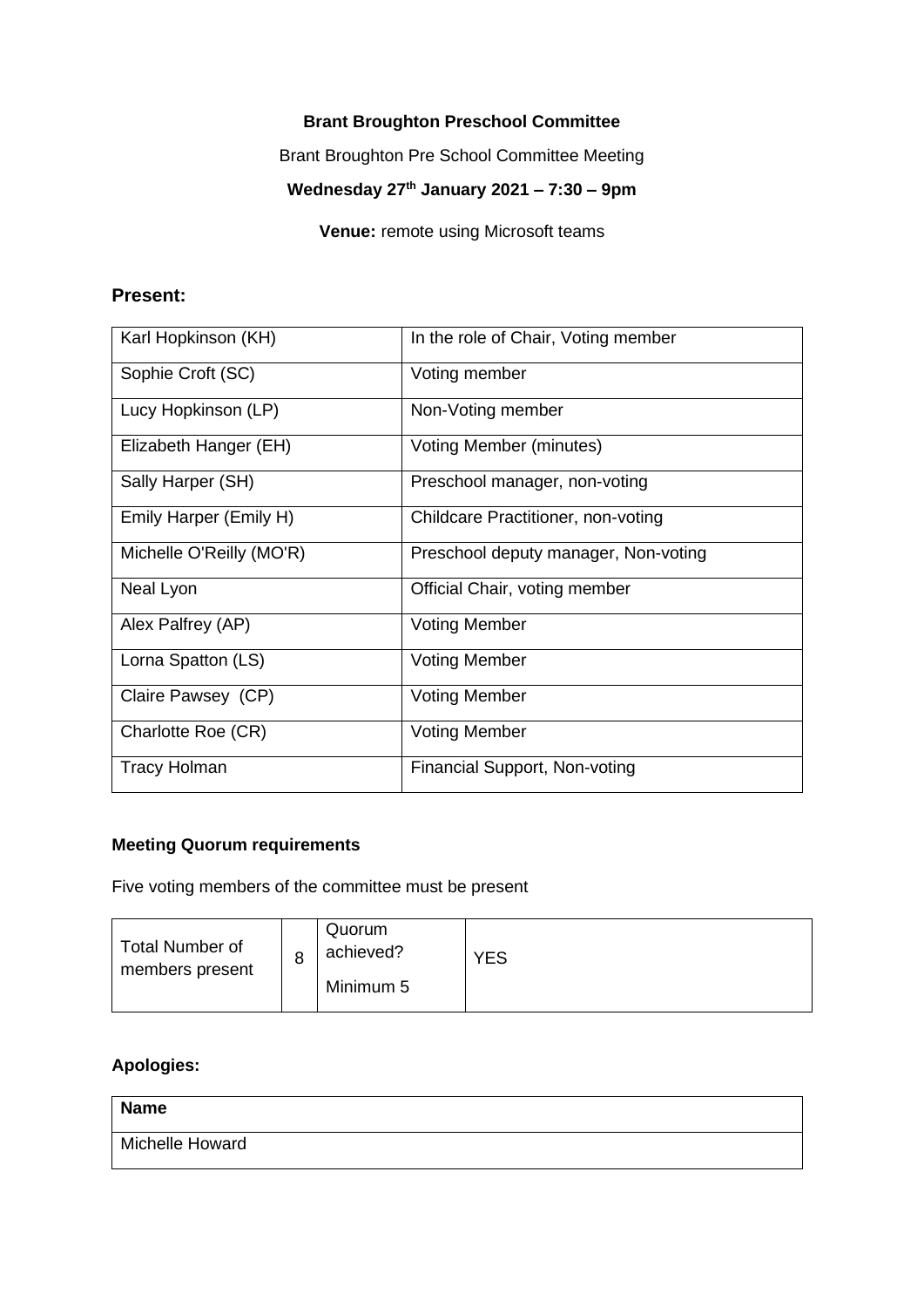| <b>Minutes of previous meeting</b>                                                                                                                                                                                                                                                                                                                                                                                                                                                                                                                                                                                                                                                                    |                                                                           |
|-------------------------------------------------------------------------------------------------------------------------------------------------------------------------------------------------------------------------------------------------------------------------------------------------------------------------------------------------------------------------------------------------------------------------------------------------------------------------------------------------------------------------------------------------------------------------------------------------------------------------------------------------------------------------------------------------------|---------------------------------------------------------------------------|
| <b>Apologies</b>                                                                                                                                                                                                                                                                                                                                                                                                                                                                                                                                                                                                                                                                                      |                                                                           |
| <b>Financial report</b><br>Tracy - Looked at cash flow statement. Income and expenditure.<br>Shows a projected cash flow to the end of the year. Currently shows<br>end of year deficit of £4,400 but funding details etc. are not accurate at<br>this moment in time. Projecting £5,000 of funds to come in from the<br>fees due. £1700 of that is based on additional charges from term 2.<br>Additional charges are add ons and amendments from the previous<br>term. Couple of hundred for the fire hydrant and alarm. Early years<br>grants September/Oct/Nov £600 worth of top up funding. So grateful to<br>have that in as well. Session numbers - term 3. Increase of 10% from<br>last year. | None                                                                      |
| <b>Manager's report</b> – copy included at the end of minutes.<br>Everyone read the manager's report. LFT (lateral flow testing) starting<br>at the end of the week. EHarper and MO'R being included and Mrs<br>Bedford asked if SH would like to be included. Twice a week.                                                                                                                                                                                                                                                                                                                                                                                                                          | <b>None</b>                                                               |
| <b>Decision Making</b><br>The committee considered the need for decisions to be made between<br>Committee Meetings. Examples were given of when there may be a<br>need for a quick decision to be made, where there is a cost involved.<br>Decisions are usually taken between the Chair (KH/NL) and Preschool<br>Manager (SH), with the financial officer involved (TH).<br>It was agreed that where the cost of the decision to be preschool is less<br>than £200, that the Chair and preschool Manager may make the<br>decision, approve the expenditure, and advise the committee at the<br>next meeting. This was agreed by all committee members.                                               | No actions<br>Committee<br>decision<br>agreed.                            |
| <b>Audit of annual accounts</b><br>Charity Commission require us to submit audited annual accounts to<br>them annually. This includes information from the AGM, such as the<br>chairs report. The requirement is that if income if over £25k then<br>accounts need to be audited. Previously done by Katie and Deborah.<br>Needs to be completed by the end of June 2021. Tracy to approach<br>Deborah to enquire whether she is able to help with this.                                                                                                                                                                                                                                              | Action - TH                                                               |
| <b>Lease and Planning Permission</b><br>Planning permission for the preschool to run from a temporary building<br>on the school site runs out in November 2021.<br>The lease has not been renewed since 2008/2018. Likely to be tied<br>into the planning permission, and therefore may need addressing with<br>LCC to renew.<br>EH advised that the Planning Permission needs to be renewed with<br>Lincolnshire County Council, and that it has been raised with Senior<br>Planning Officer, Anne Cant. EH to follow up with AC to determine<br>what needs to be done.                                                                                                                              | EH to<br>contact<br>Senior<br>Planning<br>Officer,<br>Anne Cant<br>at LCC |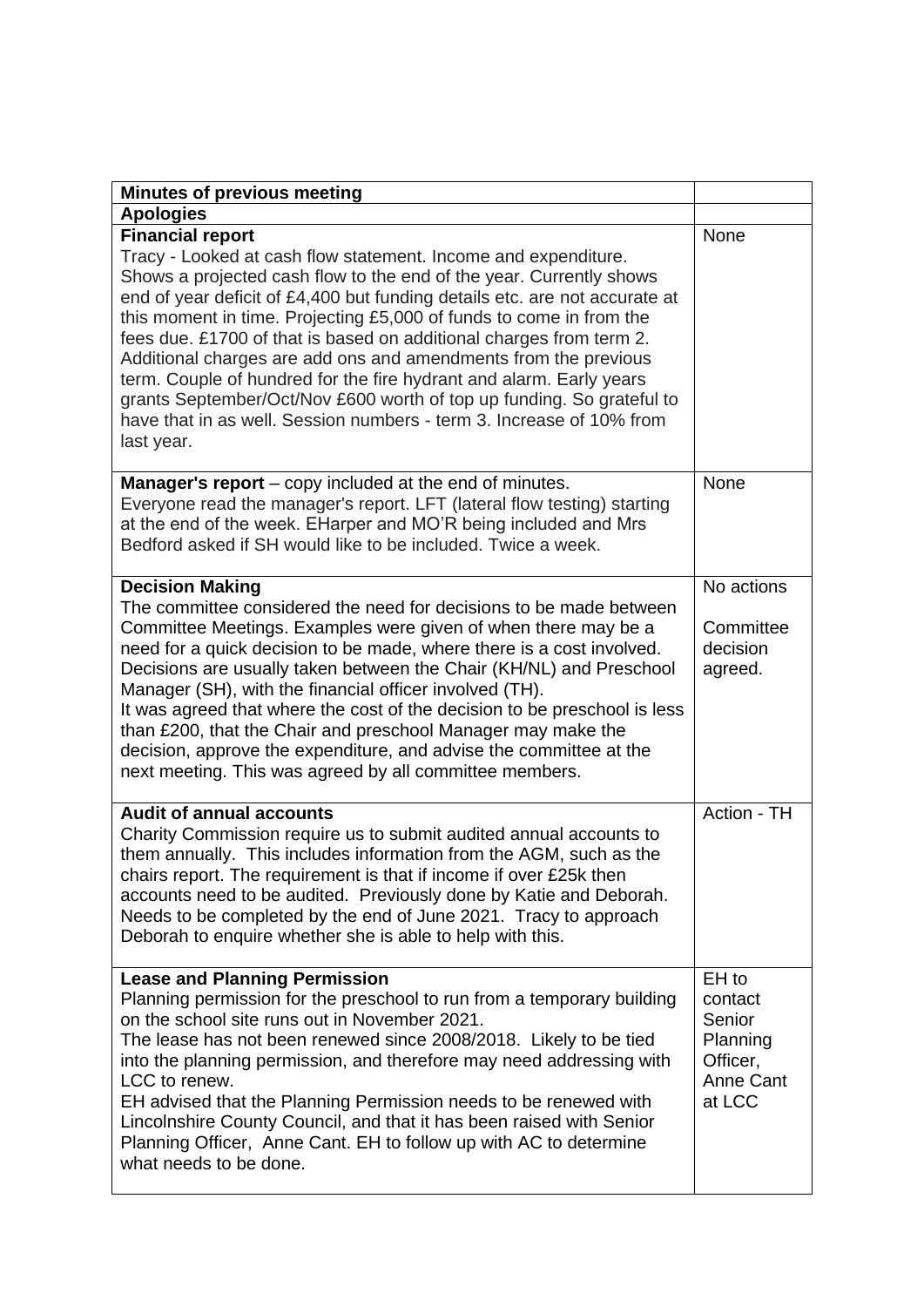| <b>Grant Application</b><br>The Brant Boughton and Stragglethorpe Parish Council have approved<br>a grant of £1000 towards a covered canopy. The terms of the grant are<br>unclear.<br>EH has submitted a grant application to the LCC Community COVID<br>grant for £500 towards the costs.<br>The Committee need to consider if we have sufficient funds to put<br>towards the remaining cost of the canopy.<br>EH to provide a short paper for the committee to consider all the<br>options, when we know the outcome of the COVID grant.<br>The Parish Council have asked us to confirm whether we intend to<br>claim the funding allocated last year for fixing the roof. These repairs<br>were undertaken by volunteers, at a minimal cost to the preschool.                                                                  | EH to follow<br>up with<br>Parish<br>Council to<br>confirm<br>terms of<br>grant.<br>EH to<br>provide<br>paper on<br>canopy for<br>committee<br>to consider<br>all options. |
|------------------------------------------------------------------------------------------------------------------------------------------------------------------------------------------------------------------------------------------------------------------------------------------------------------------------------------------------------------------------------------------------------------------------------------------------------------------------------------------------------------------------------------------------------------------------------------------------------------------------------------------------------------------------------------------------------------------------------------------------------------------------------------------------------------------------------------|----------------------------------------------------------------------------------------------------------------------------------------------------------------------------|
| Although we asked to reallocate the funds to help towards COVID<br>Recovery, the request was denied by the Parish Council, and therefore<br>we are unable to claim the grant allocated.                                                                                                                                                                                                                                                                                                                                                                                                                                                                                                                                                                                                                                            | EH to write<br>to PC to<br>confirm<br>unable to<br>accept the<br>grant.                                                                                                    |
| <b>Update on changed constitution</b><br>Trustee information needs to be updated. All Trustee's to please send<br>required personal information to Neal on email by Tuesday 2nd<br>February.<br>The Charity Commission have to to approve constitution before the<br>changes can be made; should not be a issue as using template<br>provided by them.<br>Once agreed, there needs to be a EGM with the full membership of the<br>Preschool for all members to agree the change over to a Charitable<br>Incorporated Organisation. This should be prepared for March/April<br>time.                                                                                                                                                                                                                                                | NL leading.<br>All<br>committee<br>members to<br>send info to<br><b>NL</b>                                                                                                 |
| Breakfast and out of school club update<br>SH reported that both are going really well, with many parents using it<br>September – December. From start of January, the numbers have<br>dropped significantly. The committee discussed whether it is working<br>financially for the Preschool to offer both clubs. It was noted that these<br>were started to support key worker children during the pandemic, as<br>they were unable to access the School facilities. This was always<br>agreed as a trail, and should be regularly reviewed.<br>SH agreed to survey parents to find out who intends to continue to use<br>both breakfast and out of school club, once restrictions are lifted.<br>EH asked TH to provide some financial information on the cost of<br>breakfast/after school club, and the income being received. |                                                                                                                                                                            |
| <b>AOB</b><br>1. Reserves account money – designated fund account number has<br>gone up from £8200, to £9200, currently sits in current and savings<br>account. TH asked the committee to make a decision on whether to                                                                                                                                                                                                                                                                                                                                                                                                                                                                                                                                                                                                            | TH to move<br>funds into                                                                                                                                                   |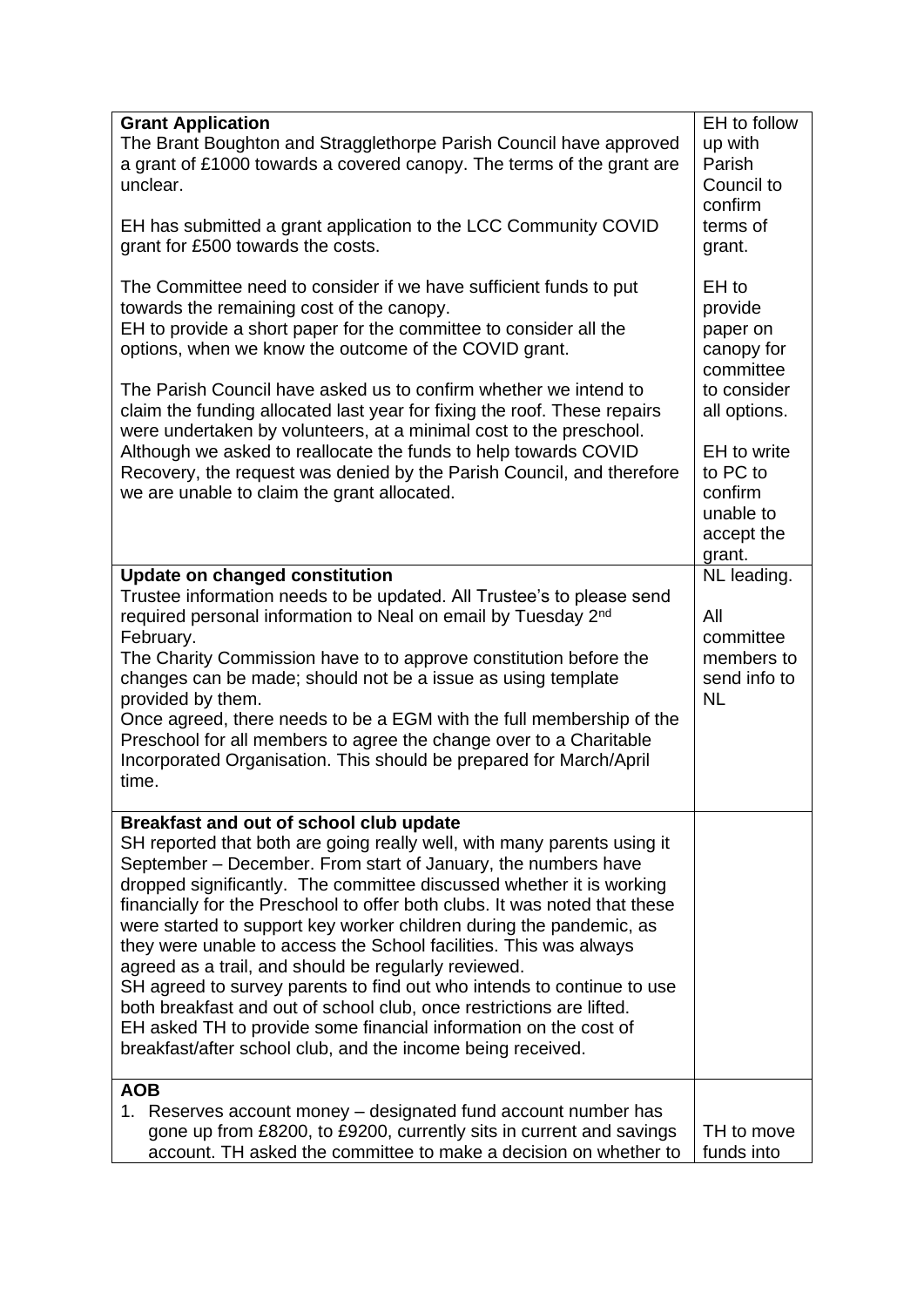|    | make up the amount in the savings account to match the amount in<br>the accounts of 'designated fund.'                                                                                                                                                                                                                                                                                                                                                                                                                                                                                      | savings<br>account                      |
|----|---------------------------------------------------------------------------------------------------------------------------------------------------------------------------------------------------------------------------------------------------------------------------------------------------------------------------------------------------------------------------------------------------------------------------------------------------------------------------------------------------------------------------------------------------------------------------------------------|-----------------------------------------|
|    | All committee members agreed to move £5873.57 into the savings<br>account, to make the designated funds match the amount in the<br>savings account.                                                                                                                                                                                                                                                                                                                                                                                                                                         |                                         |
|    | 2. Invoicing was discussed, as the current format does not allow for a<br>detailed breakdown on what is included on the invoice, which leads<br>to lots of enquires to TH. Agreed that there needs more space on<br>the invoice for Tracy to detail the extra sessions on invoices, and<br>give more detail to parents. NL to look into this.                                                                                                                                                                                                                                               | NL to look at<br>invoicing<br>template. |
|    | 3. LH suggested a Easter Egg Hunt, in the similar style to the Autumn<br>Fun Trail. Agreed to start a small group to look into delivering this.                                                                                                                                                                                                                                                                                                                                                                                                                                             |                                         |
| 4. | National Living Wage – increasing, which will impact on Emily's<br>wages. All staff wages to be increased to at least £8.91. Neal has<br>produced a table showing wage increases, based on moving Emily<br>up to living wage, +1%, and then everyone else raised in<br>comparison to their skills set. Decision to be made on email -<br>everyone to respond to Neal's email in the next two weeks.                                                                                                                                                                                         |                                         |
| 5. | The current closure of Preschool due to isolation requirements was<br>discussed, in terms of repayments made to parents who have<br>missed sessions. Committee agreed that parents who pay for the<br>sessions will be issued with credits to use in the future. Those<br>where the child is in full time, there needs to be a reimbursement of<br>some sort. TH to liaise with SH on how many children this will<br>impact, and agree with Chair on the reimbursement to be issued.<br>The next meeting the committee will discuss writing a new policy on<br>this, to share with parents. |                                         |
|    | The committee agreed that breakfast and after school club fees will<br>not be charged to parents whilst the preschool is closed, as there is<br>no additional cost to the preschool (staff are not paid for these<br>hours, unless there is a need for the preschool to be open).                                                                                                                                                                                                                                                                                                           |                                         |
| 7. | Next meeting to be held W/C 2 <sup>nd</sup> March 2021.                                                                                                                                                                                                                                                                                                                                                                                                                                                                                                                                     |                                         |

# Manager's report January 2021

The academic year has been very challenging and January has been one of the most challenging times I have experienced as a Manager. Michelle, Emily and I are working tirelessly following government guidelines and procedures, keeping